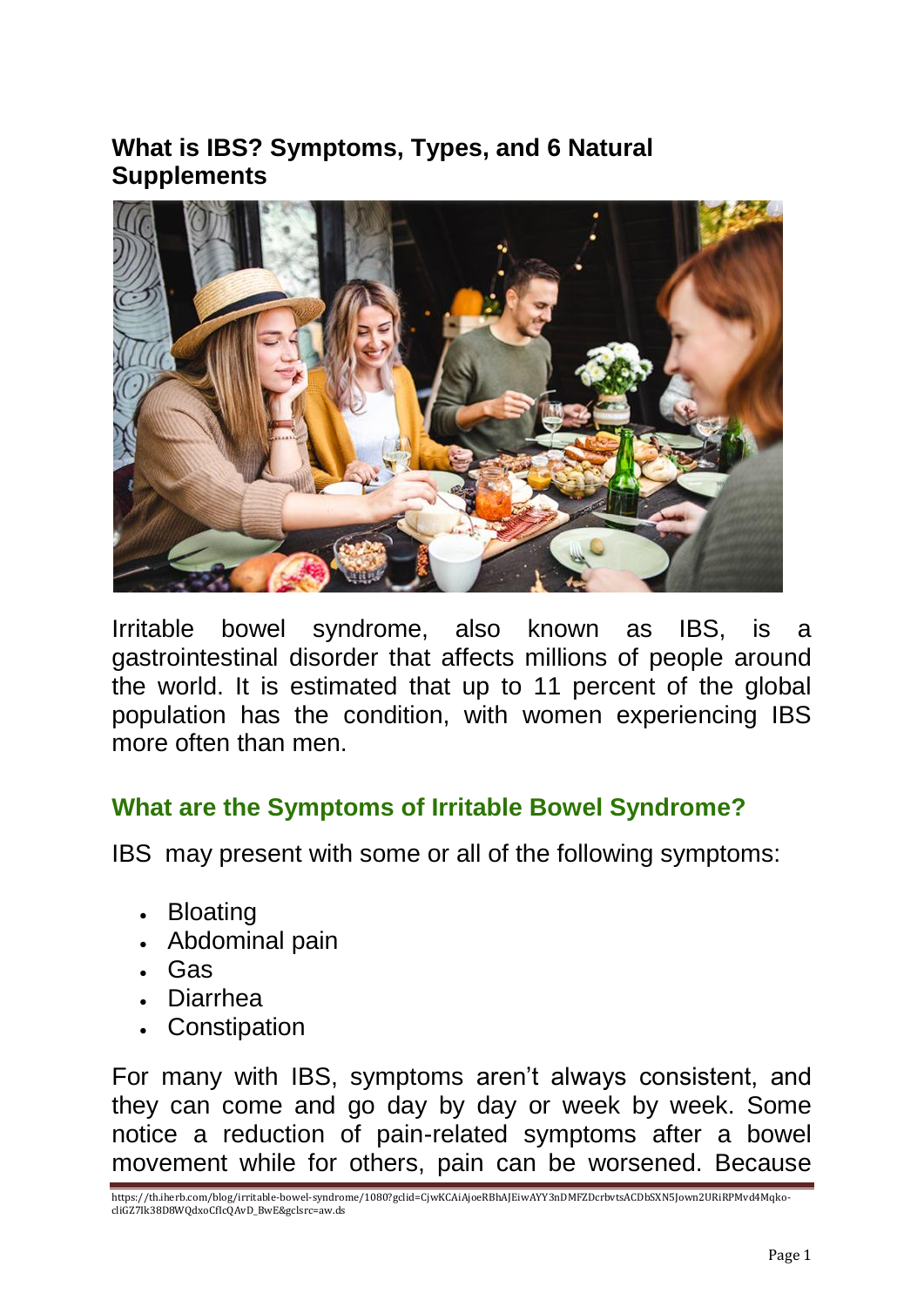there are so many variations in symptom type and frequency, solutions and treatments must be tailored to individual needs. What works for one person may not work for the next.

#### **How is Irritable Bowel Syndrome Diagnosed?**

Gastroenterologists, or IBS specialists, have set forth certain requirements to accurately diagnose IBS. These are referred to as the Rome IV criteria. IBS is diagnosed when recurrent abdominal pain has been present at least once per week over the previous 12 weeks. In addition, abdominal pain must be present along with two or more of the following:

- Bowel movement
- Change in stool frequency
- Change in stool form

## **What are the Types of Irritable Bowel Syndrome?**

Types of irritable bowel syndrome include:

- IBS-D IBS with diarrhea being predominant
- IBS-C IBS with constipation being predominant
- IBS Mix of both diarrhea and constipation occurring, usually in an alternating fashion

#### **Are There Risk Factors for Irritable Bowel Syndrome?**

Risk Factors for IBS include:

- Leaky gut syndrome
- Dairy sensitivity or lactose intolerance
- Wheat/gluten sensitivity
- Use of artificial sweeteners
- Overuse use of antibiotics
- Family history of IBS

https://th.iherb.com/blog/irritable-bowel-syndrome/1080?gclid=CjwKCAiAjoeRBhAJEiwAYY3nDMFZDcrbvtsACDbSXN5Jown2URiRPMvd4MqkocliGZ7Ik38D8WQdxoCfIcQAvD\_BwE&gclsrc=aw.ds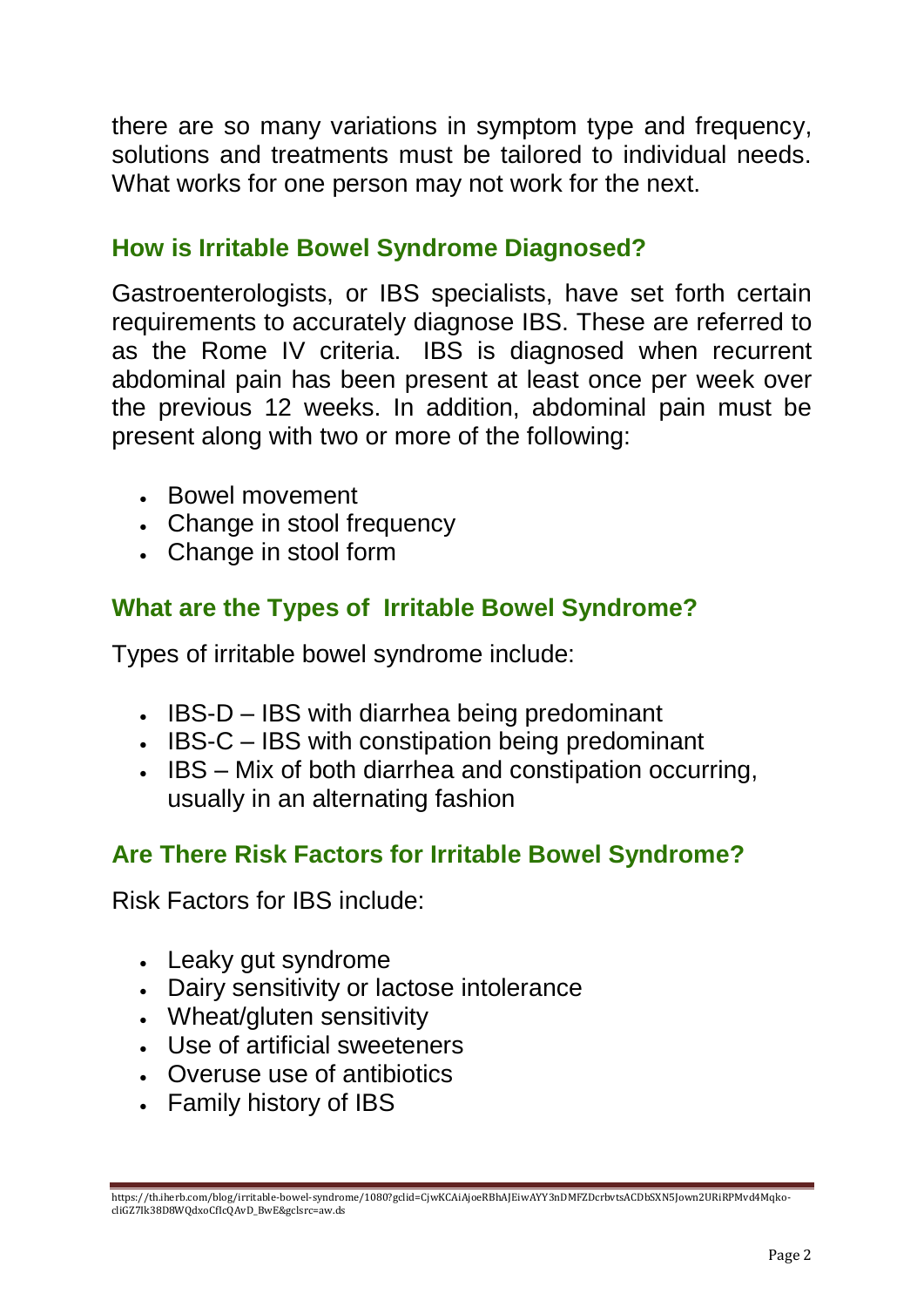# **What are the Associated Medical Conditions with Irritable Bowel Syndrome?**

Certain conditions are commonly seen in those with IBS. It is believed by many functional doctors, myself included, that many of the conditions listed below occur due to suboptimal intestinal health. Commonly, I have seen people reverse many of the below conditions once they focus on optimizing their digestive health.

- Fibromyalgia
- Acid reflux
- Chronic fatigue syndrome (systemic exertion intolerance)
- Migraine headaches
- Auto-immune conditions
- Depression
- Anxiety
- Insomnia
- Hypothyroidism

#### **Conventional Medications for Irritable Bowel Syndrome**

There are many medications that can be prescribed by physicians for IBS. These include:

- Lubiprostone Helps treat those with constipationpredominant IBS
- Linaclotide Helps treat those with constipationpredominant IBS
- Dicyclomine/Hyoscyamine Used for those with spasms in the colon
- Antidepressants Various classes of antidepressants may be beneficial, likely by restoring serotonin balance to the intestines
- Loperamide and Imodium anti-diarrheal

https://th.iherb.com/blog/irritable-bowel-syndrome/1080?gclid=CjwKCAiAjoeRBhAJEiwAYY3nDMFZDcrbvtsACDbSXN5Jown2URiRPMvd4MqkocliGZ7Ik38D8WQdxoCfIcQAvD\_BwE&gclsrc=aw.ds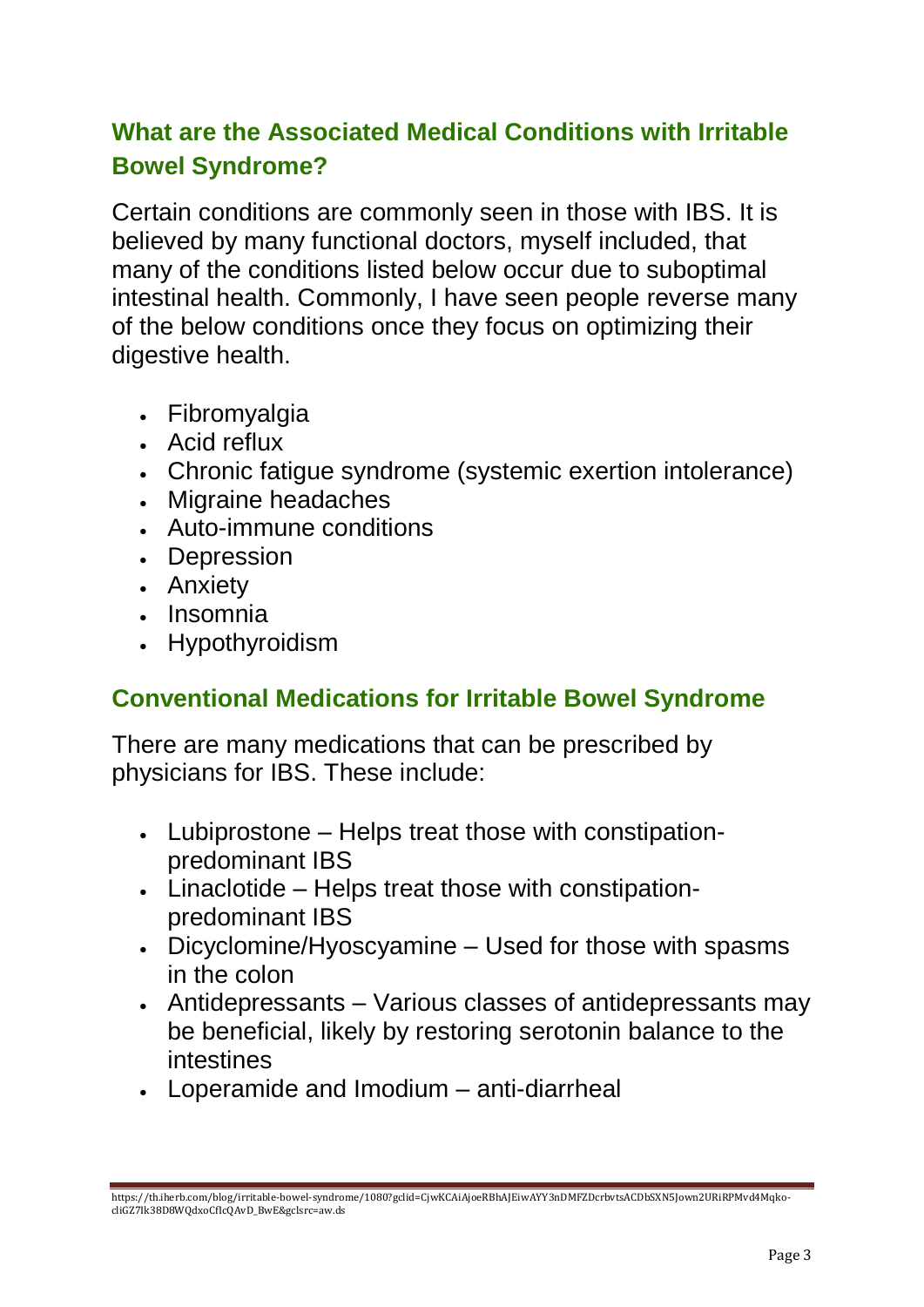Rifaximin – This is a "non-absorbed" antibiotic which can help "reset" the gut by killing harmful bacteria. It's important, however, to improve diet and repopulate with probiotics or the same symptoms will continue to repeat ever after treatment.

#### **Focus on the 5 R's to Gut Health**

Those who practice functional medicine utilize the 5Rs to optimize intestinal health: Remove, Replace, Reinoculate, Repair, and Rebalance.

#### **1. Remove**

Remove pathogenic organisms and harmful foods to which one is sensitive. For many, these usually include dairy, wheat (gluten), and possibly corn and corn-related products, such as high-fructose corn syrup. Excess sugar and alcohol also damage the gut lining as they increase the amount of inflammation present.

Remove artificial sweeteners (aspartame, sucralose) from your diet as they alter gut bacteria and may cause diarrhea and poor digestion by allowing harmful bacteria to flourish. In addition, artificial sweeteners such as sorbitol, xylitol, and mannitol can gas excess gas and, often, diarrhea.

## **2. Replace Enzymes/HCL (Hydrochloric Acid)**

Some achieve digestive benefits when they supplement with [betaine HCL](https://www.iherb.com/c/betaine-hcl-tmg) and pancreatic [digestive enzymes.](https://www.iherb.com/c/digestive-enzymes) Stopping or reducing use of acid reducers such as H2 blockers (ranitidine, famotidine) and proton pump inhibitors (esomeprazole omeprazole, pantoprazole). If you have been on these medications for more than a few months, you may need to wean off of them over several months. Failure to do so may result in "rebound acid reflux".

https://th.iherb.com/blog/irritable-bowel-syndrome/1080?gclid=CjwKCAiAjoeRBhAJEiwAYY3nDMFZDcrbvtsACDbSXN5Jown2URiRPMvd4MqkocliGZ7Ik38D8WQdxoCfIcQAvD\_BwE&gclsrc=aw.ds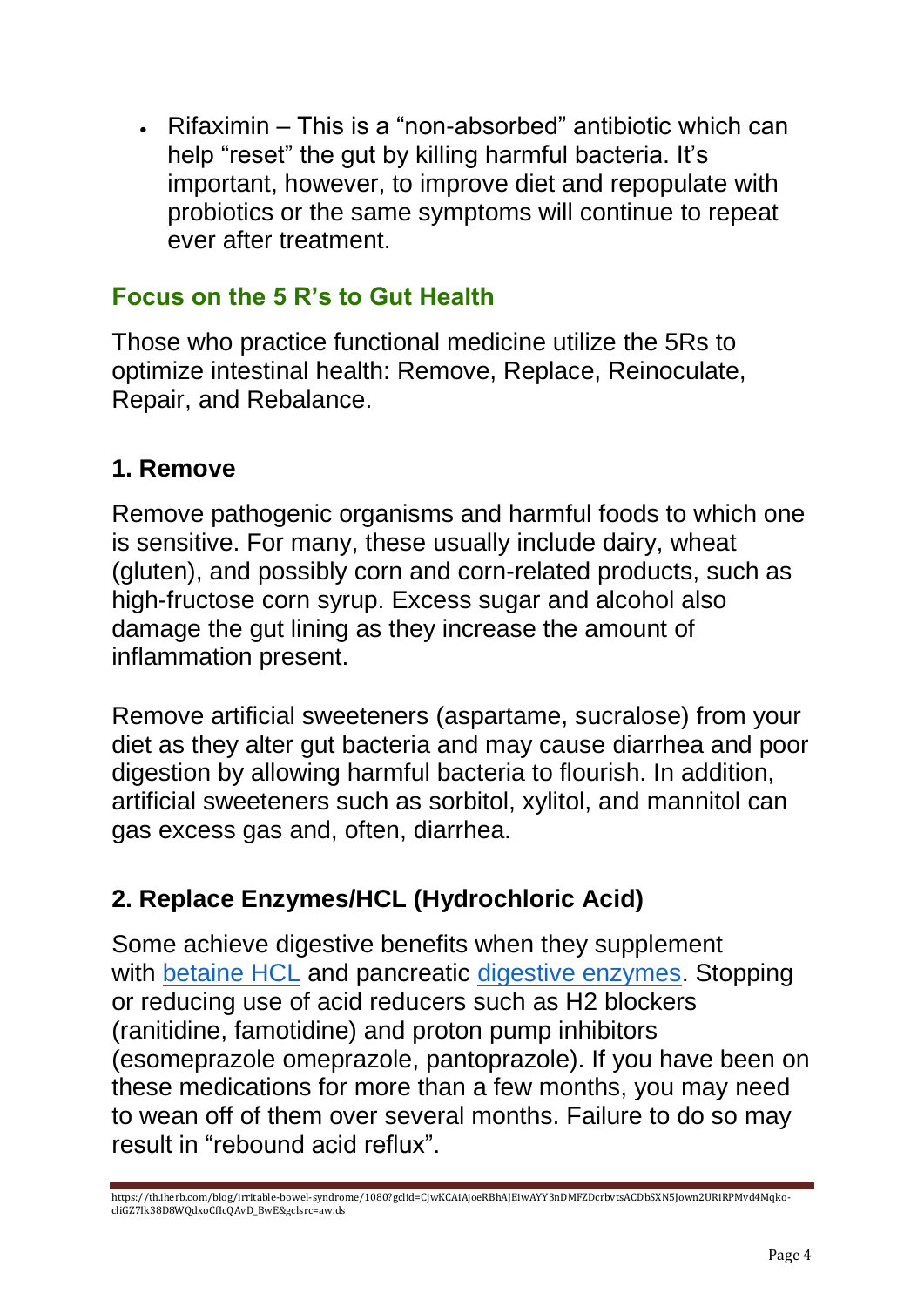It is important to never stop medications without consulting first with your physician. Those with the pre-cancerous condition called Barrett's esophagus are advised to stay on acid reducers lifelong to prevent esophageal cancer.

## **3. Reinoculate**

This is where the small and large intestine are repopulated with healthy and beneficial bacteria. Examples of healthy bacteria include [lactobacilli](https://www.iherb.com/c/Lactobacillus) and [bifidobacteria.](https://www.iherb.com/c/Bifidus) These are common strains found in Probiotics">probiotic supplements.

# **4. Repair**

Dietary changes recommended to help irritable bowel syndrome and a leaky gut include:

- Drink [bone broth](https://www.iherb.com/c/bone-broth) daily
- Consume kefir and/or yogurt
- Drink [kombucha tea](https://www.iherb.com/c/kombucha-tea)
- Eat more fermented vegetables, such as sauerkraut and kimchi
- Cook with [coconut oil](https://www.iherb.com/c/coconut-oil)
- Eliminate grains and processed foods
- Consume sprouted seeds like [chia seeds,](https://www.iherb.com/c/chia-seeds) [flaxseed,](https://www.iherb.com/c/flax-seeds) and [hempseed.](https://www.iherb.com/c/hemp-seeds)
- Consume a high-fiber, plant-based diet

## **5.Rebalance**

Make lifestyle changes. Participate in stress-reduction activities such as mediation, yoga, and daily exercise. Get adequate sleep each night, increasing hours if necessary. Also, consider consumptions of a relaxing tea each night before bedtime, like a valerian herbal tea or chamomile tea.

https://th.iherb.com/blog/irritable-bowel-syndrome/1080?gclid=CjwKCAiAjoeRBhAJEiwAYY3nDMFZDcrbvtsACDbSXN5Jown2URiRPMvd4MqkocliGZ7Ik38D8WQdxoCfIcQAvD\_BwE&gclsrc=aw.ds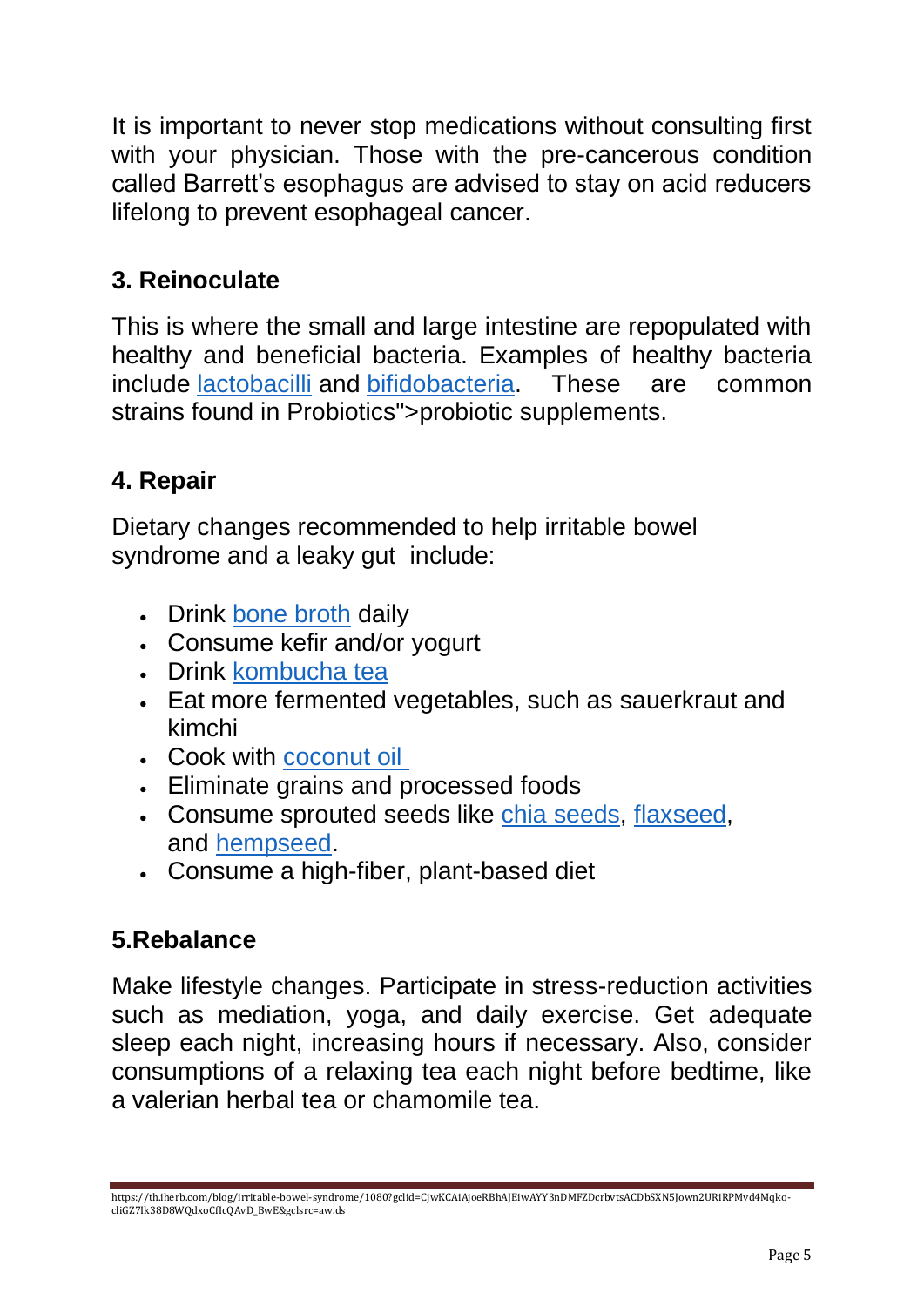## **6.Supplements for Irritable Bowel Symptoms**

## **Digestive Enzymes**

The [digestive enzymes](https://www.iherb.com/c/digestive-enzymes) pancreatin, [bromelain,](https://www.iherb.com/c/bromelain) and papain can also aid the digestive process. They can be taken in supplement form prior to consuming a meal. Suggested dose: Take as directed on the label

## **Fiber**

Consuming [fiber](https://www.iherb.com/c/fiber) is crucial for relieving constipation. Guidelines recommend at least 25 grams of fiber per day, which can be accomplished by eating five-to-nine servings of vegetables and fruits.

For example, one avocado has 13 grams of fiber while a medium-sized apple provides four grams, and a medium-sized banana has three grams. Berries are not only high in fiber, but they also help protect against colon cancer, according to a 2016 study in Molecules. [Chia seeds](https://www.iherb.com/c/chia-seeds) are also a good option just one teaspoon contains almost six grams of fiber. A cup of black beans packs 15 grams of fiber.

Plant-based foods will help ensure regularity and a healthy digestive system. They also provide plenty of other nutrients, such as vitamins as  $A$ ,  $K$ , and  $E$ , along with [vitamin C](https://www.iherb.com/c/vitamin-c) and other phytonutrients and antioxidants.

A 2015 study showed that fiber was effective in those with mildto-moderate constipation and in those with constipation due to IBS. A diet high in plant-based foods has been associated with a reduced risk for colon cancer and has a beneficial effect on gut bacteria. A 2012 study in World Journal of Gastroenterology showed that fiber helped increase stool frequency in adults with constipation.

https://th.iherb.com/blog/irritable-bowel-syndrome/1080?gclid=CjwKCAiAjoeRBhAJEiwAYY3nDMFZDcrbvtsACDbSXN5Jown2URiRPMvd4MqkocliGZ7Ik38D8WQdxoCfIcQAvD\_BwE&gclsrc=aw.ds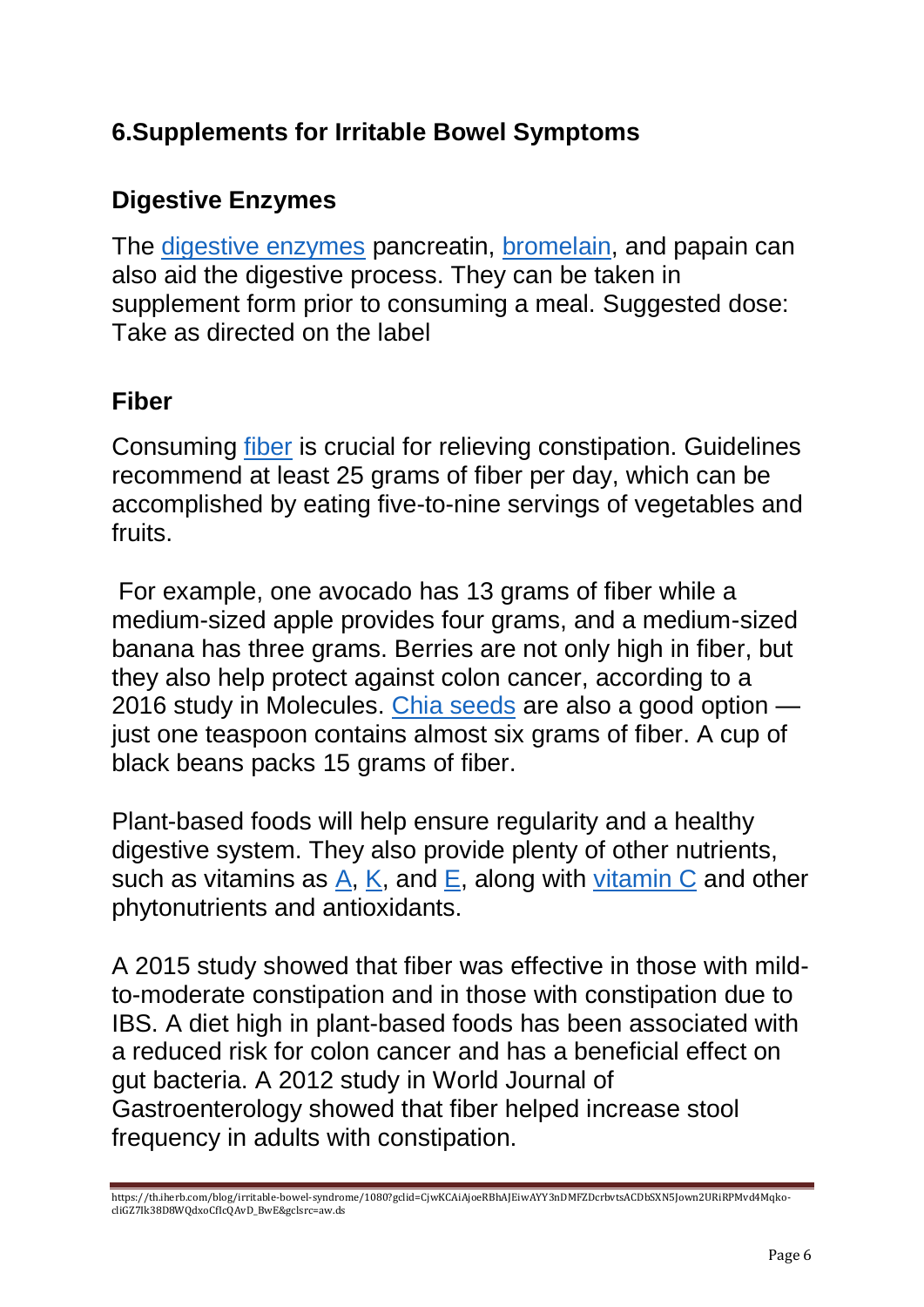## **Magnesium**

[Magnesium](https://www.iherb.com/c/magnesium) is a ubiquitous mineral that is involved in over 350 biochemical reactions throughout the body. Magnesium deficiency is also one of the most common nutrient deficiencies and may manifest as muscle cramps or constipation.

A 2014 study in Clinical Gastroenterology and Hepatology focused on women with constipation in France. Researchers found that when magnesium-rich mineral water was consumed daily, symptoms of constipation improved significantly. Suggested dose: 125 to 500 mg per day.

**Note:** If loose stool occurs, the dosage should be reduced. Those with advanced kidney disease, especially stage 4 or stage 5, need to first consult with their doctor before taking a magnesium supplement.

## **Probiotics**

When it comes to choosing a [probiotic,](https://www.iherb.com/c/Probiotics) it's easy to become overwhelmed. There are many strains on the market. And though our knowledge of probiotics has grown considerably over the past decade — more than 20,000 scientific reports have been published on the subject in the last 10 years — we are still learning about their benefits.

To my patients who need them, I recommend taking a probiotic which has between 10 to 30 billion units twice per day. Also, saccharomyces boulardi, a healthy yeast, can help restore balance to those with IBS symptoms. Diet change is the most important action one can take to improve gut health. When we feed ourselves, we also feed our gut bacteria.

https://th.iherb.com/blog/irritable-bowel-syndrome/1080?gclid=CjwKCAiAjoeRBhAJEiwAYY3nDMFZDcrbvtsACDbSXN5Jown2URiRPMvd4MqkocliGZ7Ik38D8WQdxoCfIcQAvD\_BwE&gclsrc=aw.ds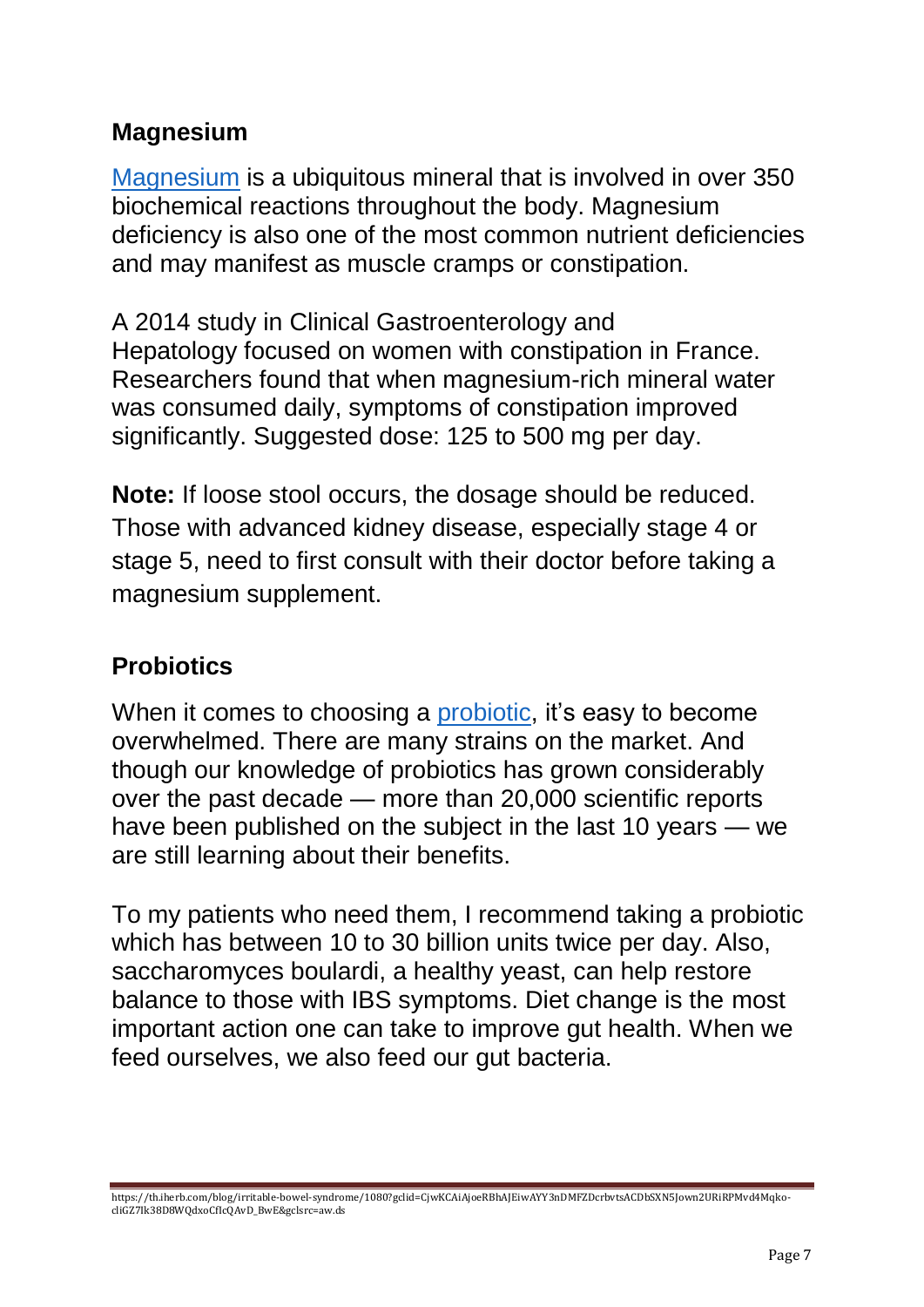Probiotics are available in capsules, chewables, powders, and sometimes gummie formulas. They are considered safe for all ages and anyone with a healthy functioning immune system. Those who are immunocompromised or undergoing chemotherapy should consult with their physician prior to taking a probiotic supplement.

## **Prebiotics**

While probiotics have gained popularity in the past decade or so, prebiotics are lesser-known but just as important. [Prebiotics](https://www.iherb.com/c/Prebiotics) are the substances (available in certain foods) that are beneficial to gut bacteria. In a sense, prebiotics are like "pet food" for good bacteria.

Prebiotic foods are rich in a special type of carbohydrate called oligosaccharides — oligo means "a few" and saccharide translates to "sugar". Oligosaccharides fall between simple carbohydrates and complex carbohydrates in size, meaning that they usually are three to 10 sugar molecules long. The gut's good bacteria eat these fermentable sugars to help ensure the gut's microbe diversity. Certain foods, including apples and bananas, are considered prebiotics. However, there are also prebiotic supplements. Follow the directions on the label and take as directed.

## **L-Glutamine**

[L-glutamine](https://www.iherb.com/c/L-Glutamine) is an [amino acid](https://www.iherb.com/c/amino-acids) that helps provide energy to the cells of the intestine. A 2019 study of patients with IBS-D and increased intestinal permeability, or leaky gut, concluded that Lglutamine was beneficial in reducing IBS symptoms. Likewise, a 2016 study also showed glutamine's benefit in those with IBS symptoms. L-glutamine comes in a powder, which is to be added to liquid. Take 5 grams one to three times per day as needed

https://th.iherb.com/blog/irritable-bowel-syndrome/1080?gclid=CjwKCAiAjoeRBhAJEiwAYY3nDMFZDcrbvtsACDbSXN5Jown2URiRPMvd4MqkocliGZ7Ik38D8WQdxoCfIcQAvD\_BwE&gclsrc=aw.ds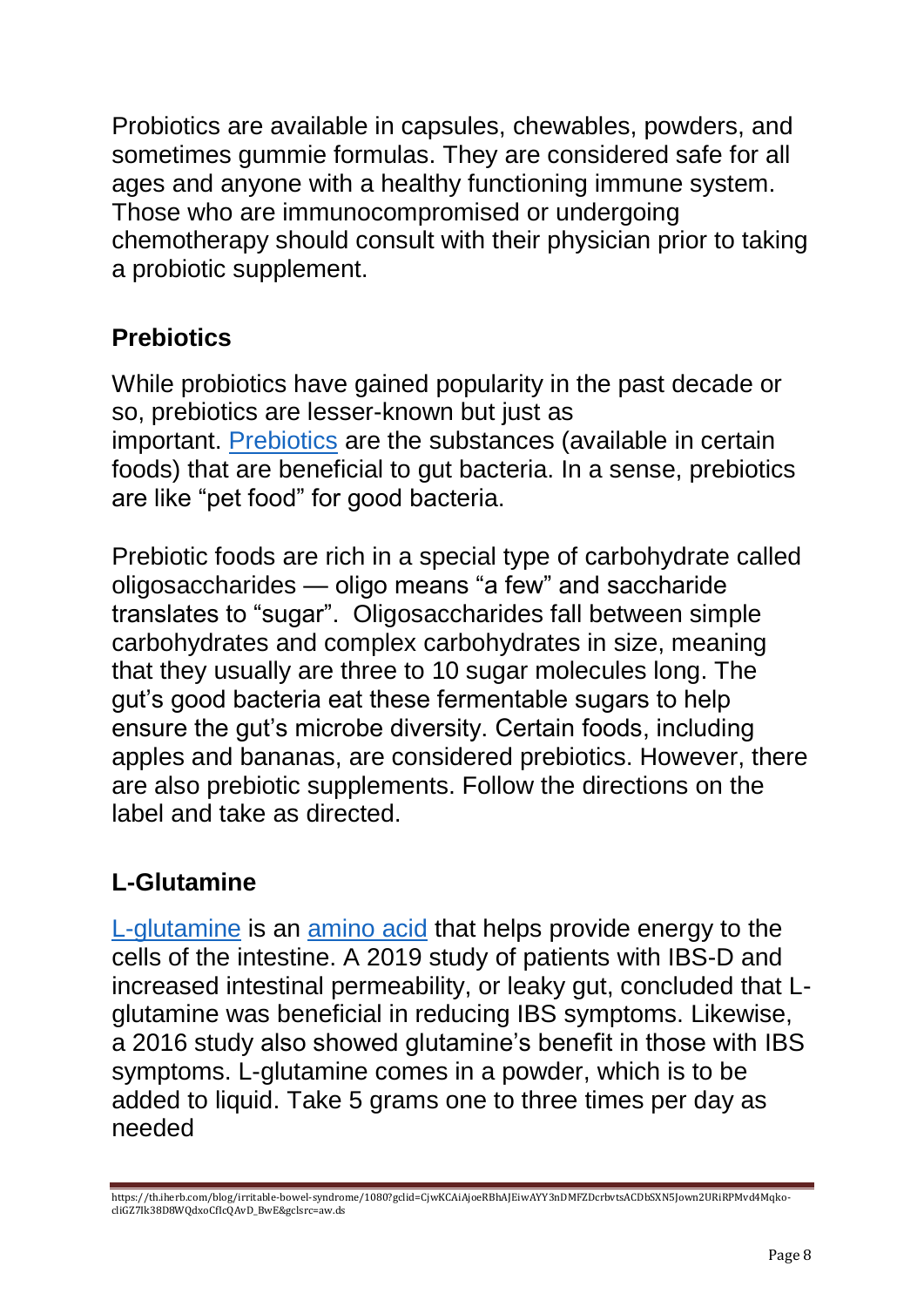### **Herbs and Teas for Additional Support**

Research has shown that herbs such as [lemon](https://www.iherb.com/c/lemon-balm-melissa)  [balm,](https://www.iherb.com/c/lemon-balm-melissa) [peppermint,](https://www.iherb.com/c/peppermint) and [chamomile](https://www.iherb.com/c/chamomile) have helped alleviate symptoms of IBS. Red pepper also appears to be beneficial. A 2011 study concluded that red pepper powder could help reduce symptoms of pain and bloating in those with IBS.

https://th.iherb.com/blog/irritable-bowel-syndrome/1080?gclid=CjwKCAiAjoeRBhAJEiwAYY3nDMFZDcrbvtsACDbSXN5Jown2URiRPMvd4MqkocliGZ7Ik38D8WQdxoCfIcQAvD\_BwE&gclsrc=aw.ds